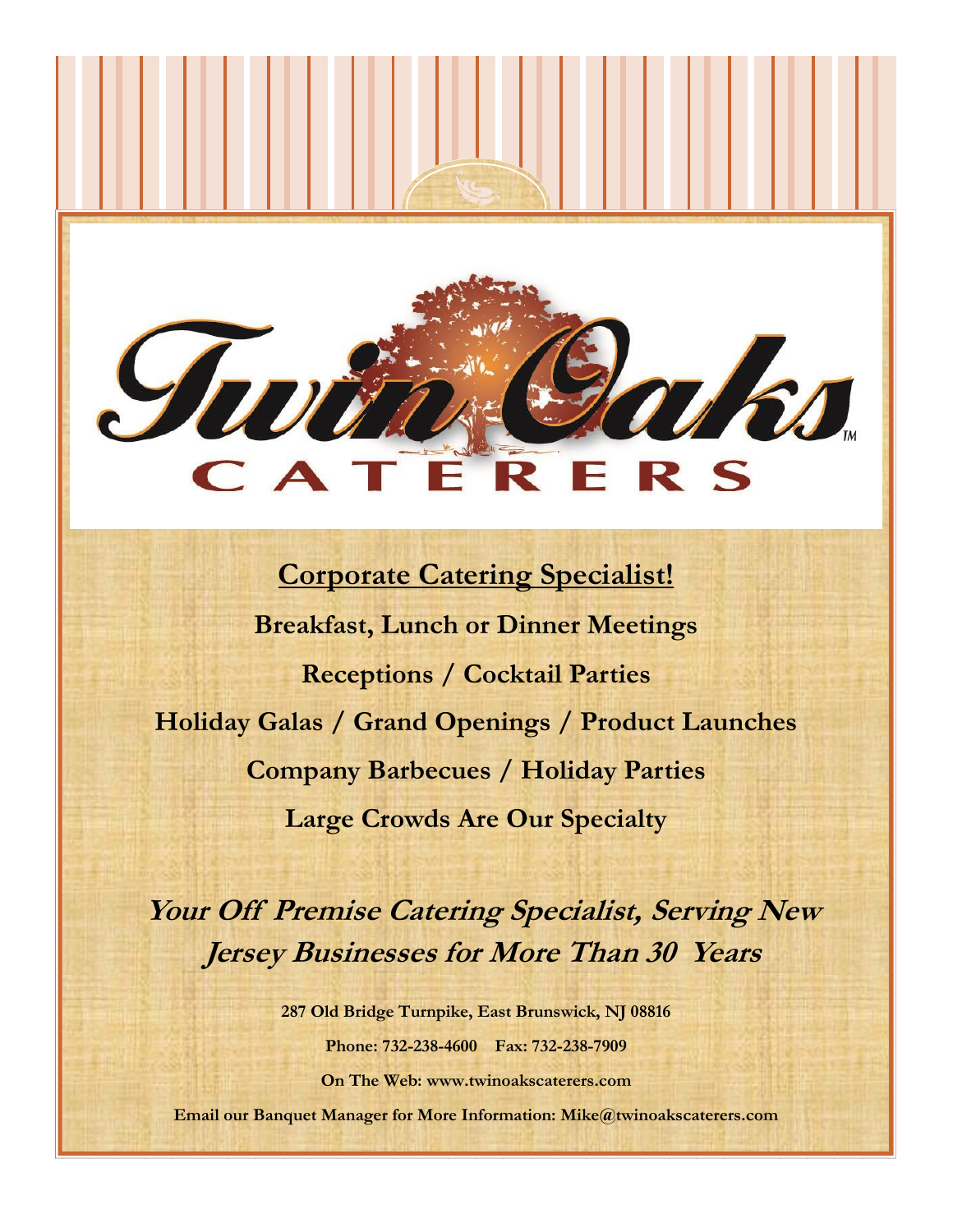## Catering Guidelines

### **About Twin Oaks Caterers:**

*Twin Oaks Caterers is one of central Jersey's most respected catering companies with three generations of catering experience. Twin Oaks Caterers has been voted " Best Caterer" by the audience of the Home News Tribune. The New Jersey Biz Magazine has ranked Twin Oaks Caterers as the fourth largest catering company in the state of New Jersey in a recent poll.*

*The professional staff at Twin Oaks will provide you and your guests with exceptional food and service, from inception to completion of your event you will feel like you have a relative in the catering business. This has been expressed by many clients who have used our services for years. Whether it be a wedding reception, anniversary party, birthday party, sweet 16 or a corporate event, the staff at Twin Oaks Caterers will always be available to answer any questions and guide you through the menu planning process.*

### **Ordering Procedures:**

*Please place your orders at least seven business days in advance to allow sufficient time to prepare purchase orders and insure our availability for delivery. We will accept last minute orders whenever possible. We require a final guaranteed guest count 72 hours prior to your event. Orders may be called into our office* **732-238-4600** *Mon– Fri. 8:00 am—4:00 pm. Or emailed to info@twinoakscaterers.com or faxed to 732-238-7909. Your order will not be considered to be a confirmed order unless you receive a contract from us, contracts must be signed and returned with a purchase order or deposit prior to delivery.*

## **Health & Safety Guidelines:**

*Twin Oaks Caterers is a licensed food establishment, we are inspected semi annually by our local health department, our staff are* **ServSafe** *certified and certificates are available upon request. Our delivery trucks are equipped with refrigeration or*  insulated cold boxes to keep cold foods cold and wholesome. Our hot foods leave our kitchen hot & ready to serve and are *delivered in portable "Hot Boxes" to insure proper holding and serving temperatures. All temperature sensitive foods must be discarded after a 2 hour serving period (drop off catering). In compliance with NJ State sanitary codes, once foods are offered for service they shall not be served, offered, sold again or distributed for take home use. Please help us insure food safety guidelines by adhering to these rules. When hot foods are supplied for buffet style service, all hot foods will be delivered hot & ready to serve, we include disposable chafing dishes with sterno to keep foods hot through the serving period.*

### **Covid 19 Guidelines:**

*We are following all current CDC guidelines for Covid Safety. We are also offering individually sealed meals (our PPP meals) that will insure a safe and delicious meal for your guests.* **Please ask and we'll send you a full listing of our PPP meals!**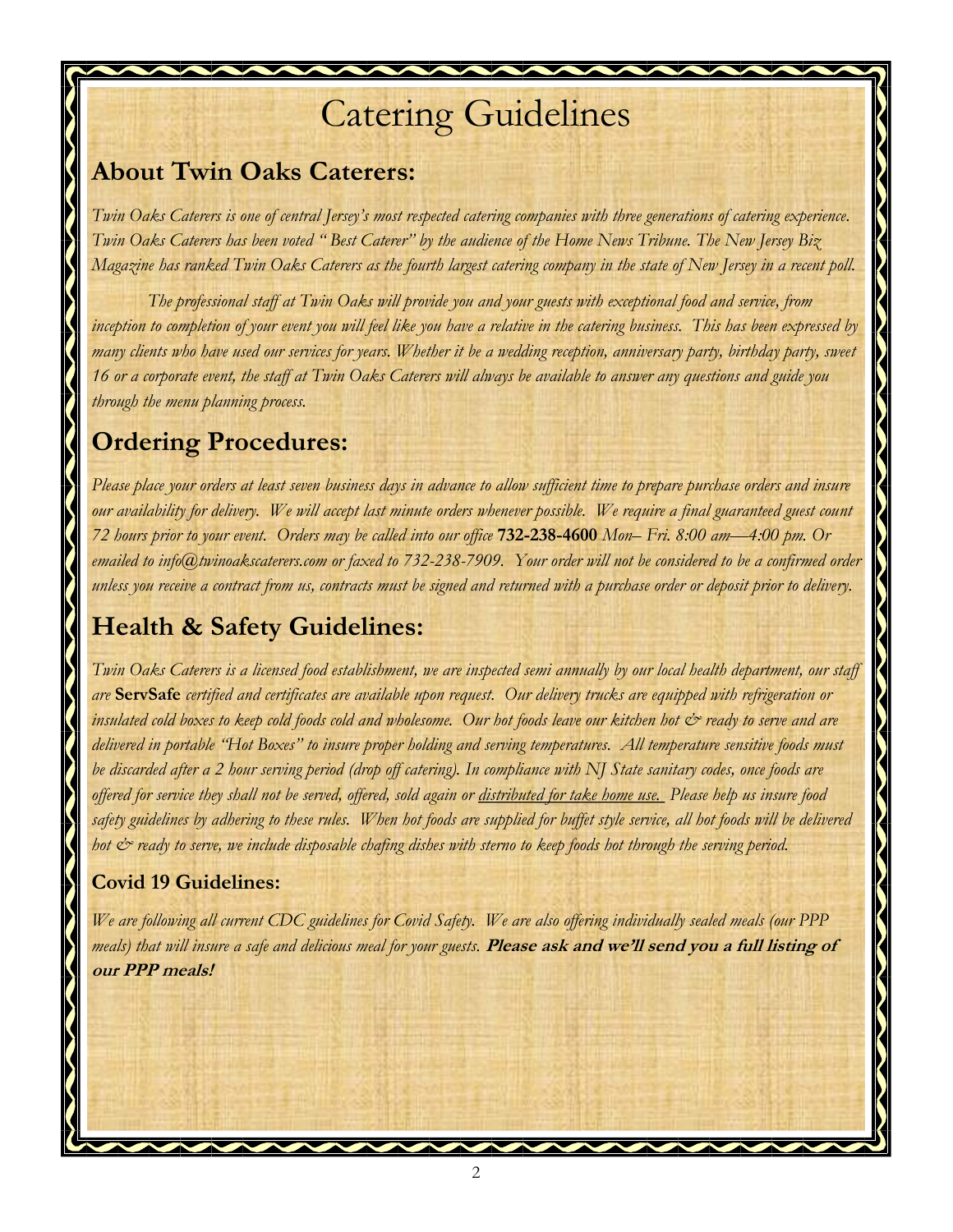## Catering Guidelines

### **Set up:**

*Deliveries will be made 30—60 minutes prior to the serving time that you have requested. All menus except ala carte items*  include standard quality black disposable goods  $\breve{c}$  utensils, we include paper goods for menu items ordered (cups for *beverages, bowls for soups / salads). Upgraded disposables and china service is available for a fee. Hot foods will be delivered hot & ready to serve in disposable chafing dishes with sterno heat. We will include all required serving utensils and condiments for menu items chosen. We include plastic table cover for buffet tables only. All catering equipment will be picked up during normal business hours, we will ask your assistance in holding equipment for any after hours event which will be picked up on the following business day.*

## **Staffing:**

*Twin Oaks Caterers can supply professional staff for your event, servers, chefs, assistant chefs, dishwashers, beverage servers are available for any event, please call our office for details.*

### **Rentals:**

*As a full service caterer Twin Oaks can supply any and all of your rental needs from linen, china and glassware to tenting, tables & chairs, please call our office for details.*

## **Special Requests:**

*As a full service caterer Twin Oaks can accommodate many of your special requests, keep us in mind for your cultural, upscale and jumbo sized events. We're very creative, so if you have an idea, call and speak with our banquet manager and we'll assist you in creating a memorable event. Keep us in mind for grand openings and product launch parties, we also specialize in outdoor BBQ's.*

## **Rutgers University Clients:**

*As an approved vendor at Rutgers University we accept Rutgers University purchase orders for payment. Purchase orders must be received 3 days prior to catering delivery.*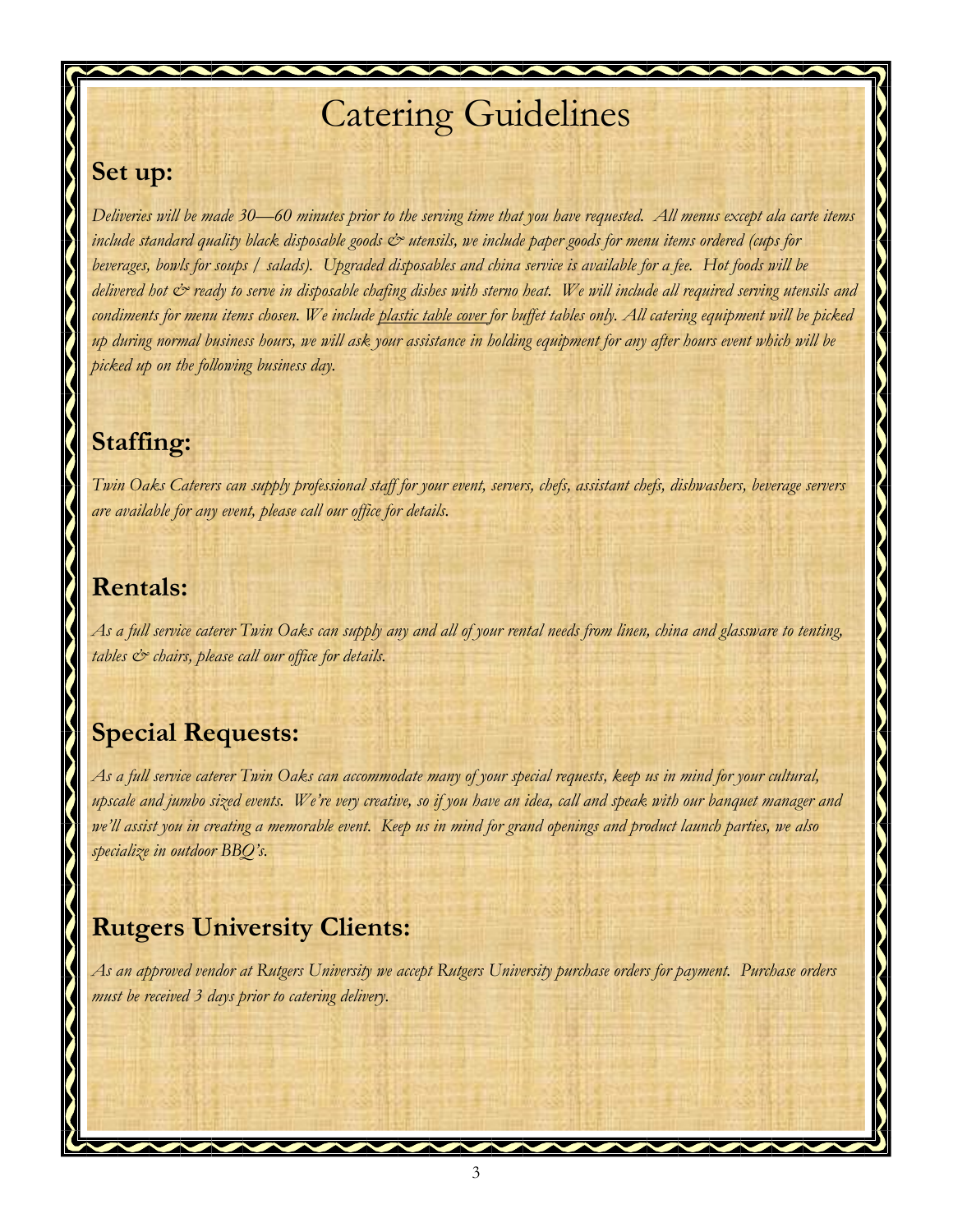

## **Eye Openers**

## Kick Start Breakfast

- Fresh brewed regular & decaffeinated coffee, assorted teas, whole milk, half & half creamers.
- Fresh baked bagels, Jumbo yogurt muffins, An assortment of fresh baked Danish. Philadelphia brand cream cheese, butter & jelly.
- Full disposable service, condiments, disposable plastic table clothes for buffets.

**\$7.75 per guest** 

## Great Beginnings Breakfast

- Fresh brewed regular & decaffeinated coffee, assorted teas, whole milk, half & half creamers.
- Fresh baked bagels, Jumbo yogurt muffins, An assortment of fresh baked Danish.
- Sliced fresh fruit & berry platters.
- Assorted chilled Tropicana & Ocean Spray juices.
- Full disposable service, condiments, disposable plastic table clothes for buffets.

**\$11.95 per guest** 

**Minimum 20 guests**

## Cold Ala Carte Breakfast Items:

- Lox platter  $w/$  sliced lox, lettuce, tomato, onion, capers  $\omega$  \$6.95 per person (minimum 15)
- Assorted non fat Greek yogurt 5.3 ounce cups @ \$3.75 each
- Make your own yogurt parfaits: vanilla yogurt, granola, strawberries & blue berries  $\omega$  \$4.95 per person
- Assorted Chilled Bottled Juices @ \$2.25 each.
- Fresh sliced fruit platters or fresh cut fruit salad @ \$3.25 per person

**May be ordered with any of our breakfast menus.**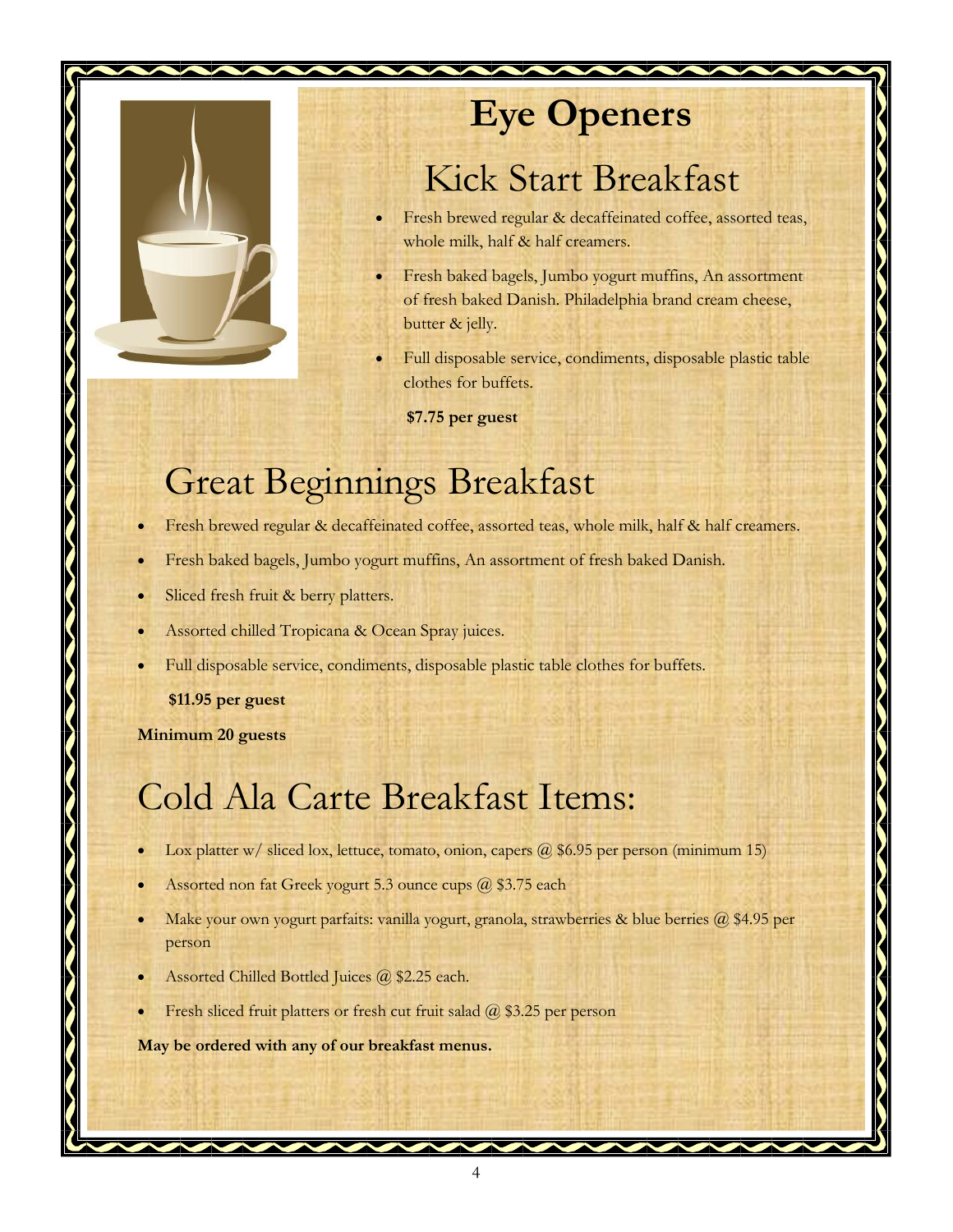## **Eye Openers**

## Executive Hot Breakfast Buffet

- Fresh brewed regular & decaffeinated coffee, assorted teas, whole milk, half & half creamers.
- Fresh baked mini croissants.
- Fresh Cut Fruit Salad.
- Assorted chilled juices.
- Texas style cinnamon orange French toast w/ maple syrup.
- Fluffy scrambled eggs or spinach & mushroom frittata (whole eggs or egg whites)
- Crispy maple wood smoked bacon
- Country breakfast sausage. (pork or turkey)
- Home fried potatoes.
- Full disposable service, stainless steel chafing dishes, serving utensils, condiments, disposable plastic table clothes for buffets.

**\$16.95 per guest** 

 **Minimum 25 guests**

## Ala Carte Hot Breakfast Items:

- Oatmeal w/ toppings (raisins, brown sugar, butter, cinnamon, granola  $\omega$  \$3.95 per person.
- Omelet station w/ omelets made to order by our uniformed chef  $\omega$  \$6.95 per person + Chef Charges
- Pancakes or waffles substituted for French Toast (no charge).
- 9" fresh baked assorted quiche @ \$39.95 each (cut in 10 slices)
- Grilled sliced Virginia ham  $\omega$  \$3.95 per person (may be substituted for bacon or sausage at no charge).
- Hot Breakfast Sandwiches, served on your choice of mini croissants, English muffins, buttermilk biscuits, mini kaiser rolls with your choice of fillings (sausage, bacon, pork roll, American cheese) @ \$5.95 each.

**May be ordered with any breakfast menu.**

**Please feel free to call and discuss modifying any of our breakfast menus!**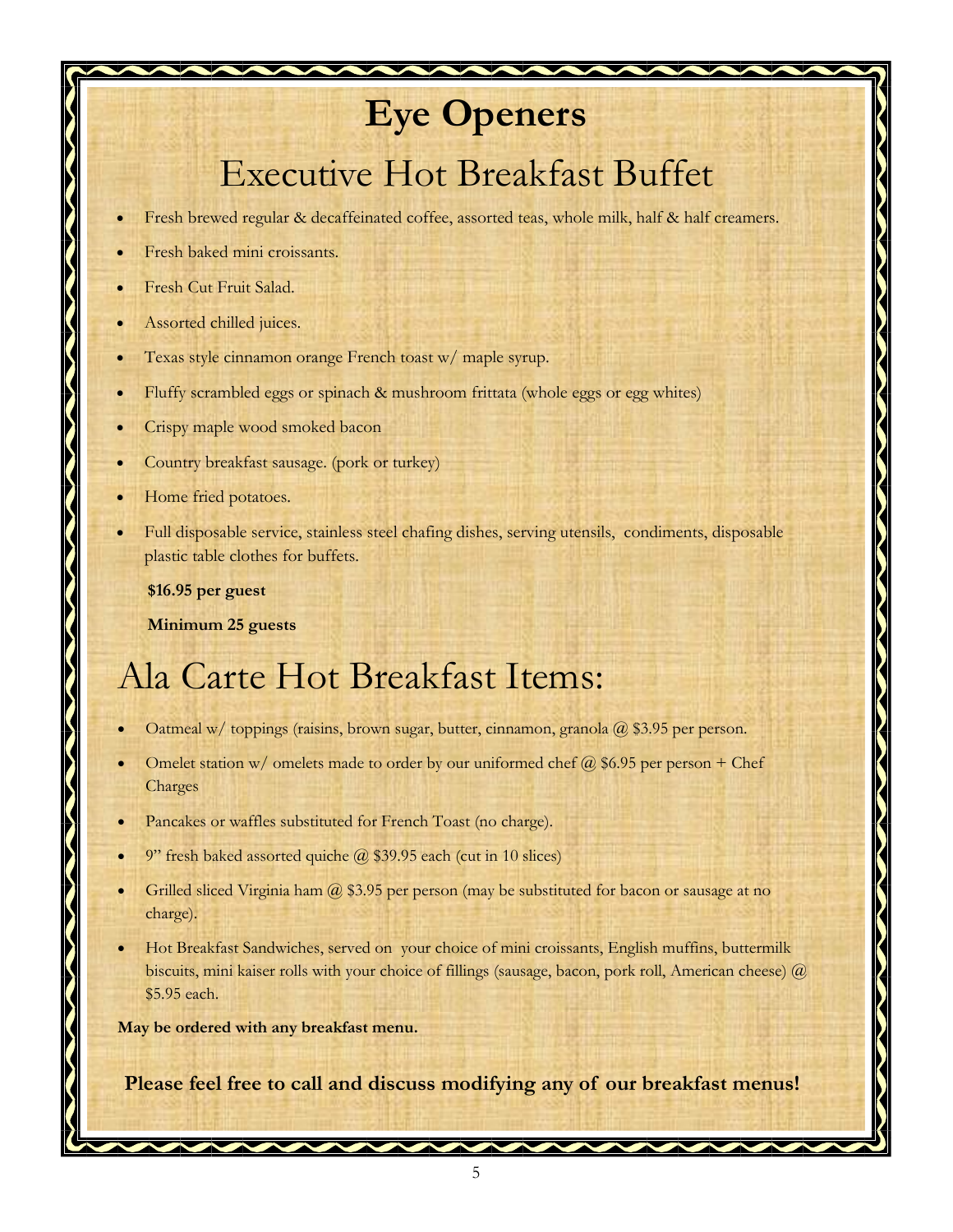

## Sandwich Lunches

**Our sandwiches are overstuffed with the freshest ingredients and served on fresh baked artisan breads!**



**All sandwich lunches come complete with your sandwich selections, choice of three salads, crunchy dill pickles, assorted canned soda's & bottled water, fresh baked home-style cookies & fudge brownie bites, condiments & full disposable service.**

#### **Salad Selections:**

Pasta Salad Prima Vera: Pasta spirals with fresh cut veggies & olives, tossed in a light vinaigrette dressing. Red Bliss Potato Salad: Just like grandmas, mayo, celery, onion, hard boiled eggs, seasoned to perfection. Tossed Salad: Mixed greens, sweet grape tomatoes, cucumbers, carrots, red cabbage, assorted dressings on the side. Classic Macaroni Salad: Elbow macaroni with carrots, celery , onions & mayo. Coleslaw: Our coleslaw is the best in the state!

#### **Classic Sandwich Lunch: \$13.95 per guest(15 guest minimum)**

Fresh roasted turkey breast, lettuce and tomatoes on ciabatta rolls, deli rye bread, croissants. Italian style roast beef, lettuce and tomatoes on ciabatta rolls, deli rye bread, croissants. Virginia ham & Swiss, lettuce and tomatoes, ciabatta rolls, deli rye bread, croissants. Tuna salad , lettuce, tomatoes, ciabatta rolls, deli rye bread, croissants. Chicken salad, lettuce, tomatoes, ciabatta rolls, deli rye bread, croissants. Breaded Eggplant, roasted peppers & mozzarella w/ pesto mayo on ciabatta rolls **(V)**

#### **Wrap Sandwich Lunch: \$13.95 per guest(15 guest minimum)**

Grilled Chicken Caesar: Grilled chicken tossed with crispy romaine lettuce & Caesar dressing. Turkey BLT: Roasted turkey breast, bacon, lettuce & tomato w/ mayo. Beef Steak: Medium rare roast beef, havarti cheese, lettuce, tomato & horseradish mayo. Ham & Swiss: w/ lettuce, tomato & honey mustard. Vegetarian Steak: Grilled portabella mushroom, roasted red peppers, fresh mozzarella w/ pesto mayo.

#### **Panini Luncheon: \$16.95 per guest(15 guest minimum)**

Fresh pressed panini sandwiches on Artisan breads.

**Classic Antipasto:** Thinly sliced Prosciutto, Salami, Ham with Provolone Cheese, Sliced Tomatoes, Fresh Arugula, Drizzled with Extra Virgin Olive Oil & Balsamic Glaze on a Ciabatta Roll.

**Cuban Turkey:** Oven Roasted Turkey Breast, Ham, & Swiss Cheese with Yellow Mustard, Dill Pickles on Sour Dough Bread.

**Roast Beef:** Medium Rare Roast Beef with Provolone Cheese, Caramelized Onions, Horseradish Mayo on a Ciabatta Roll.

**The Vegetarian :**Thinly Breaded Eggplant Cutlets, Roasted Peppers, Fresh Mozzarella & Pesto Mayo on Pita Bread .

**Grilled Chicken Bruschetta** Thinly Sliced Grilled Chicken Breast with Fresh Mozzarella, Classic Tomato Bruschetta, & Pesto Mayo on a Ciabatta Roll.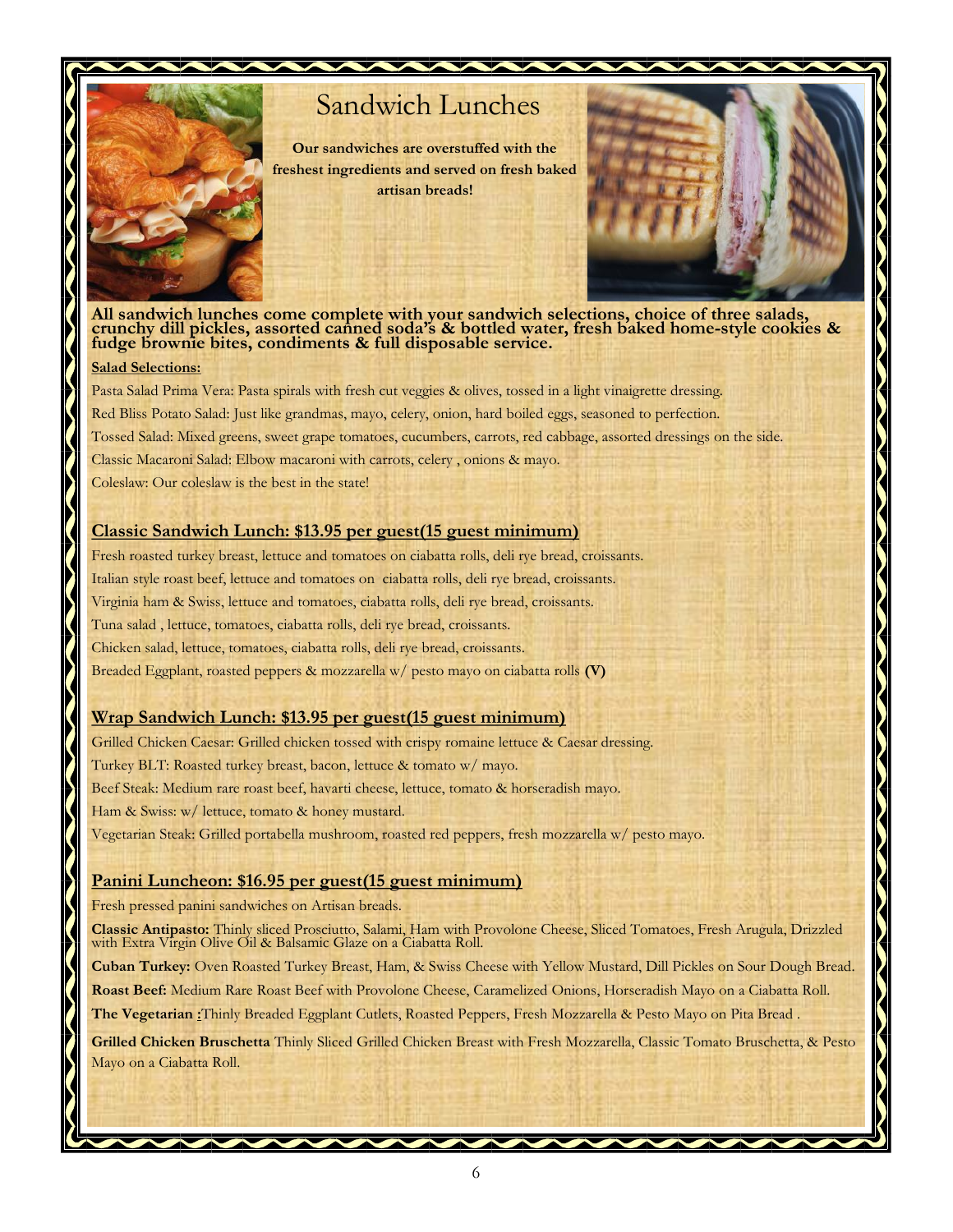

## Sandwich Lunches

**Our sandwiches are overstuffed with the freshest ingredients and served on fresh baked artisan breads!**



**All sandwich lunches come complete with your sandwich selections, choice of three salads, crunchy dill pickles, assorted canned soda's & bottled water, fresh baked home-style cookies & fudge brownie bites, condiments & full disposable service.**

#### **Sub Lunches: \$14.95 per guest(15 guest minimum)**

**Prepared on fresh baked sub rolls cut in 3" pieces.**

Fresh roasted turkey breast & provolone, lettuce, tomatoes, onions, Italian seasonings.

Italian style roast beef & provolone, lettuce, tomatoes, onions, Italian seasonings.

Ham & Swiss, lettuce, tomatoes, onions, Italian seasonings.

Tuna salad , lettuce, tomatoes, onions, Italian seasonings.

Breaded Eggplant, roasted peppers & mozzarella lettuce, tomatoes, onions, Italian seasonings. **(V)**

#### **Mini Sandwich Luncheon: \$13.95 per guest(15 guest minimum)**

Prepared on mini soft Hawaiian rolls.

Fresh roasted turkey breast, lettuce and tomatoes.

Italian style roast beef, lettuce and tomatoes.

Virginia ham & Swiss, lettuce and tomatoes.

Tuna salad , lettuce, tomatoes.

Chicken salad, lettuce, tomatoes.

Breaded Eggplant, roasted peppers & mozzarella w/ pesto mayo **(V)**

#### **Vegetarian (V) , Vegan (VG), Gluten Free (GF) Options:**

Grilled Balsamic Vegetables w/ baby arugula, vegan pesto mayo on Vegan Ciabatta Rolls. **(VG)** Grilled Portabella Mushrooms, marinated roasted peppers, baby arugula, vegan pesto mayo on Vegan Ciabatta Rolls. **(VG)** Vegetarian Steak: Grilled portabella mushroom, roasted peppers, fresh mozzarella w/ pesto mayo (classic, wrap or sub) **(V).** Breaded Eggplant cutlets, marinated roasted peppers, fresh mozzarella, pesto mayo on Ciabatta Rolls. **(V) (GF) Any of our sandwich fillings are available on Gluten Free Wraps or Rolls.**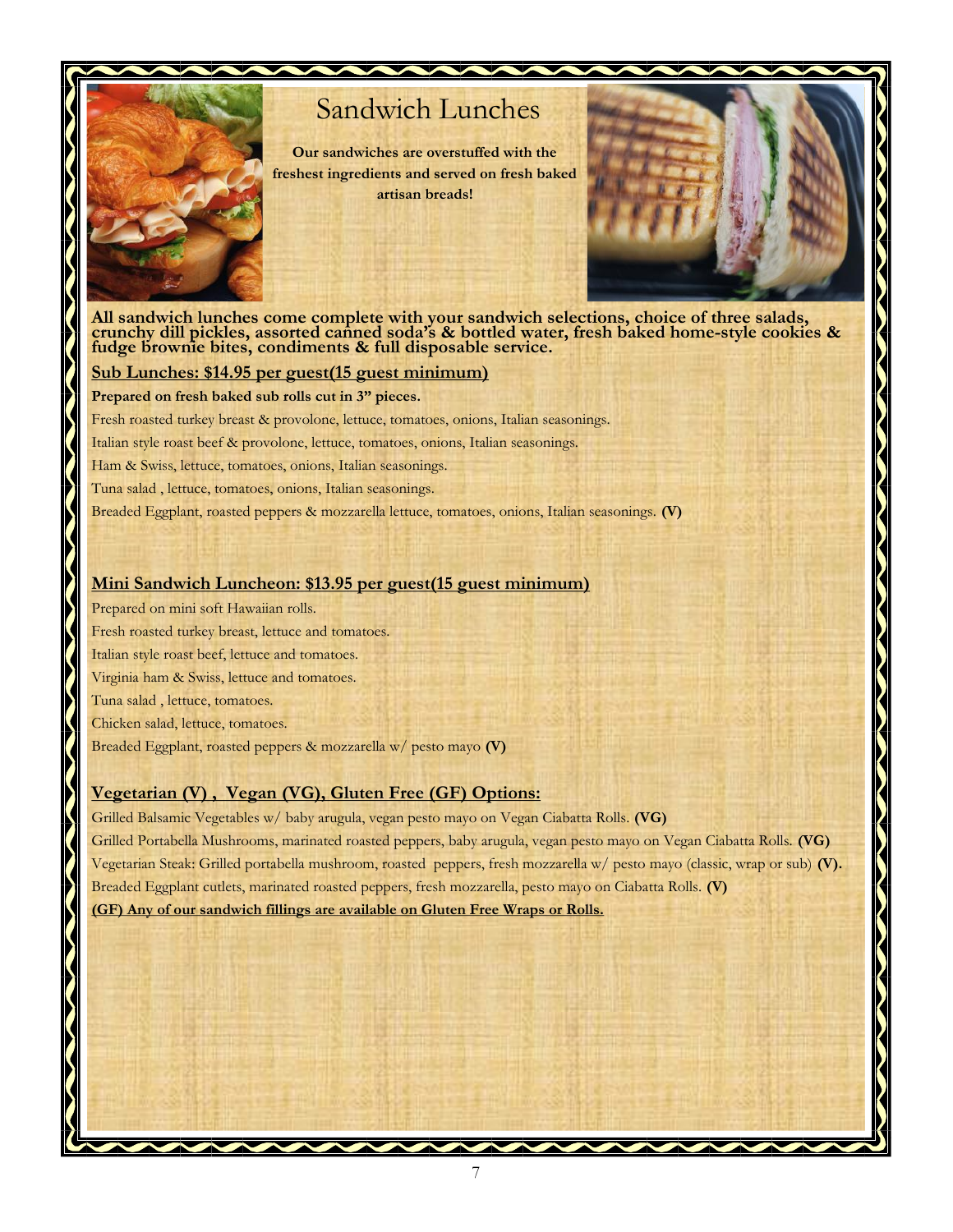## **Box Lunches**

## Subway Lunch

- Freshly prepared 6" sub w/ lettuce, tomato, onions, seasonings, all boxes labeled by filling: Choice of Three: Roast Beef & Provolone, Turkey Breast & Provolone, Italian Combo, Ham & Provolone, Tuna Salad, Grilled Vegetable & Fresh Mozzarella.
- Individual containers of Potato & Pasta Salad Prima Vera.
- Individually wrapped fudge brownie.
- Potato Chips
- Assorted Canned Soda & Bottled Water (1 per person)
- Cutlery kit, mayonnaise, mustard, Italian Dressing **\$14.95 per guest / Minimum 15 guests**

### Classic Lunch In A Box

- Freshly prepared Sandwich on your choice of Ciabatta rolls, deli rye, fresh baked croissant or wrap, all boxes labeled by filling: Choice of Three: Roast Beef , Turkey Breast , Ham & Swiss, Tuna Salad, Chicken Salad, Grilled Vegetable & Fresh Mozzarella.
- Individual container of Salad (choice of one) Potato Salad, Pasta Salad Prima Vera, Cole Slaw, Old fashioned elbow macaroni salad.
- Individually wrapped fudge brownie.
- Fresh fruit salad.
- Assorted Canned Soda & Bottled Water (1 per person)
- Cutlery kit, mayonnaise, mustard. **\$12.95 per guest / Minimum 15 guests**

### Budget Lunch In A Box

- Freshly prepared Sandwich on your choice of Ciabatta rolls, deli rye, fresh baked croissant or wrap, all boxes labeled by filling: Choice of Three: Roast Beef , Turkey Breast , Ham & Swiss, Tuna Salad, Chicken Salad, Grilled Vegetable & Fresh Mozzarella.
- Potato Chips.
- Individually wrapped fudge brownie
- Bottled Water (1 per person)

Cutlery kit, mayonnaise, mustard. **\$10.95 per guest / Minimum 15 guests**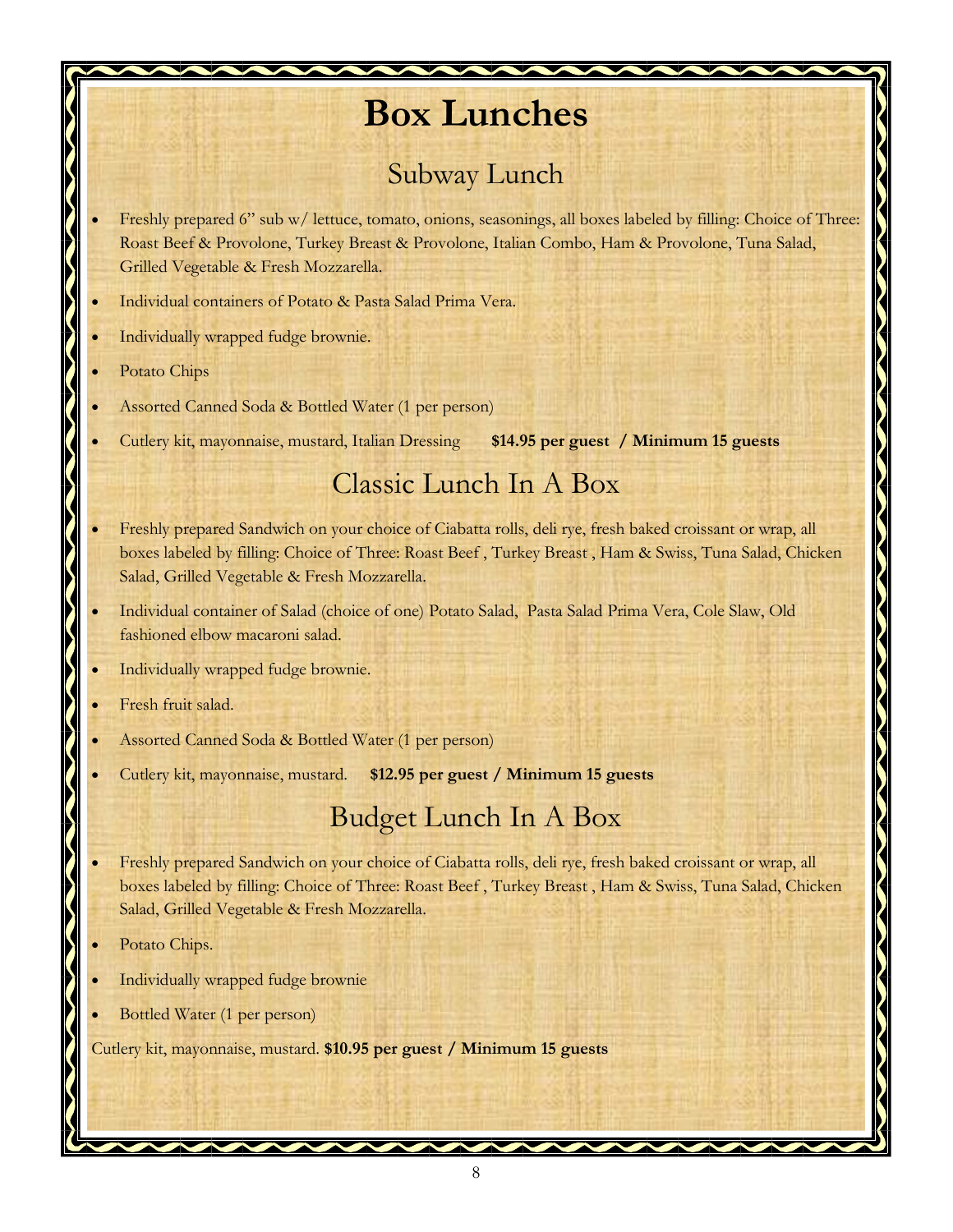

## **Hot & Cold Luncheon Menu**

Cold Buffet

 **Decorated Platters of:** Medium Rare Roast Beef, Roasted Turkey Breast, Virginia Ham, Genoa Salami, American & Swiss **Cheeses** 

 $\bigwedge$ 

- Relish Tray with Assorted Pickles & Olives
- Potato Salad, Cole Slaw, Pasta Salad, Tossed Green Salad (choice of three)
- Dinner Rolls & Rye Bread
- Assorted Canned Sodas & Bottled Water
- Fresh Baked Home-Style Cookies
- Full disposable service, disposable chafing dishes, serving utensils, condiments.

#### **Hot Entrée's**

Chicken Breast Francaise \* Chicken Breast Marsala \* Chicken Breast Parmigiana Chicken Breast Saltimbocca \* Roasted Rosemary Chicken \* Barbecued Chicken

Stuffed Chicken Breast With Wild Rice & Portabella Mushrooms

Beef & Broccoli w/ Rice \* Beef Tips in Mushroom Sauce w/ Buttered Egg Noodles

Sliced Roast Beef in Gravy \* Ginger Beef w/ Snow Peas & Rice \* Baked Boston Scrod Oregenato

Grilled Teriyaki Salmon \* Grilled Salmon Florentine \* Tofu & Green Bean Stir Fry \* Grilled Vegetables w/ Cous-Cous

#### **Hot Sides**

Eggplant Rollantini \* Vegetable Lasagna \* Stuffed Shells \* Baked Ziti \* Macaroni & Cheese \* Penne Alfredo

Sun-Dried Tomato Ravioli w/ Roasted Pepper Cream Sauce

Swedish Meatballs w/ Buttered Egg Noodles \* Italian Meatballs \* Sausage & Peppers

**Cold Buffet with 1 entrée & 1 side dish @ \$18.95 per person** 

**Cold Buffet with 2 entrée's and 1 side @ \$21.95 per person** 

**Cold Buffet with 2 entrée's and 2 sides @ \$23.95 per person** 

**Minimum 25 guests**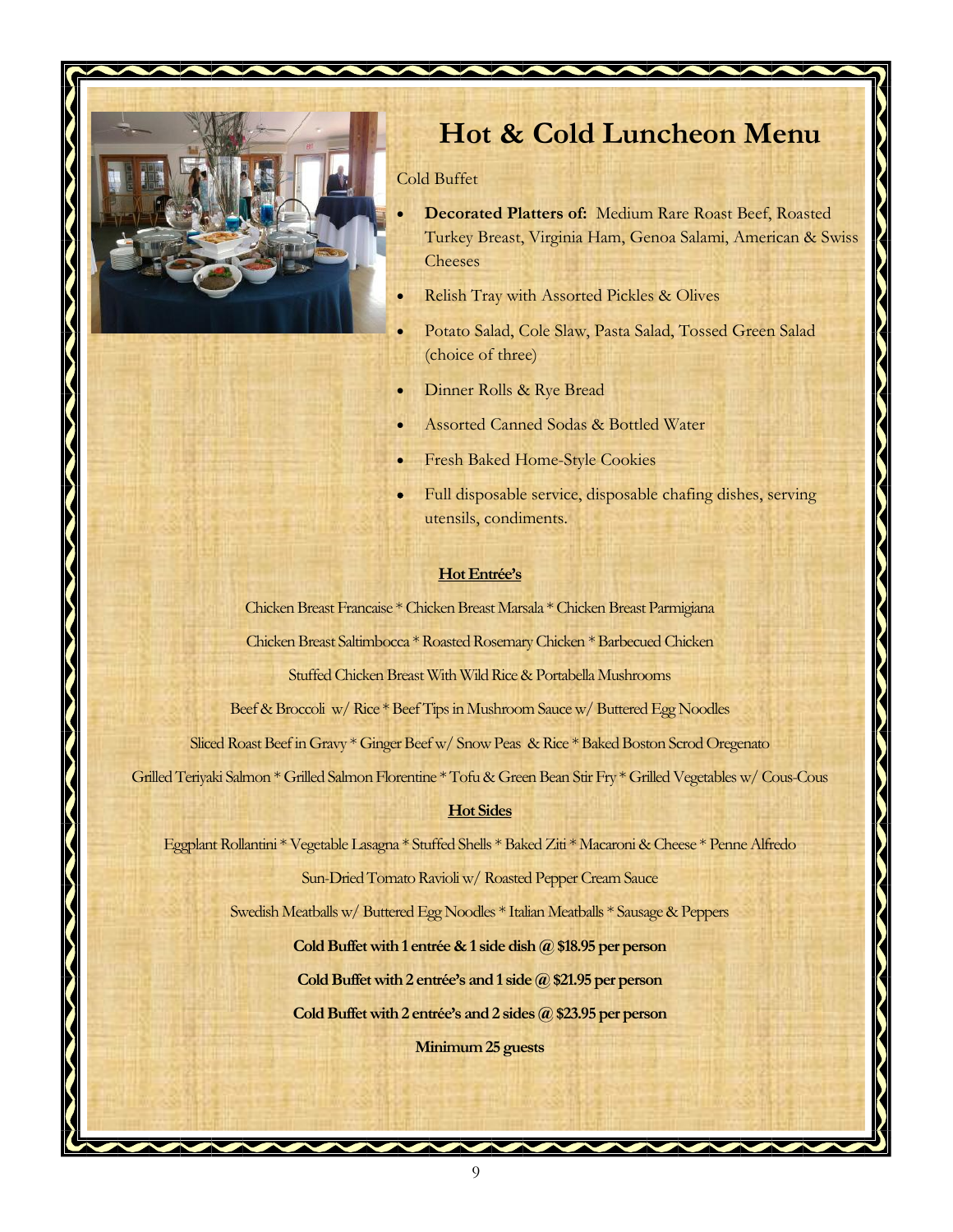## **Daily Special Hot Luncheon Menu**

**Our daily special menus offer a nice hot buffet lunch at a reasonable price, no substitutions please.**

#### **Monday**

*Fresh Tossed Caesar Salad Chicken Breast Marsala Mezze Rigatoni Ala Vodka w/ Peas & Prosciutto Sautéed Yellow & Green Squash w/ Roasted Peppers Fresh Baked Semolina Italian Bread Fresh Filled Mini Cannoli's Assorted Canned Soda & Bottled Water*

#### **Tuesday**

*House Salad with Assorted Dressings Chicken Breast Parmigiana Cheese Tortellini Alfredo w/ Fresh Veggies Broccoli Aglio e Olio Fresh Baked Semolina Italian Bread Italian Pastry Assortment Assorted Canned Soda & Bottled Water*

#### **Wednesday**

*Fall Harvest Salad w/ Raspberry Vinaigrette Dressing Rotisserie Style Roasted Chicken with Natural Pan Gravy Yukon Gold Smashed Potatoes Buttered Sweet Corn Fresh Baked Dinner Rolls Granny's Apple Pie Assorted Canned Soda & Bottled Water*

#### **Thursday**

*House Green Salad with Assorted Dressings Chicken Breast Francaise Penne' with Pink Cream Sauce, Artichoke Hearts, Sun-Dried Tomatoes & Portabella Mushrooms Honey Glazed Baby Carrots w/ Candied Pecans Fresh Baked Semolina Italian Bread*

*Fresh Baked Brownie Bites*

*Assorted Canned Soda & Bottled Water*

#### **Friday**

*House Salad with Assorted Dressings*

*Chicken Breast Picatta Rice Pilaf Sautéed String Beans w/ Carrots*

*Fresh Baked Dinner Rolls Fresh Baked Home-Style Cookies Assorted Canned Soda & Bottled Water*

Full disposable service, disposable chafing dishes, serving utensils, condiments, disposable plastic table clothes for buffets.

**\$19.95 per guest / 20 person minimum**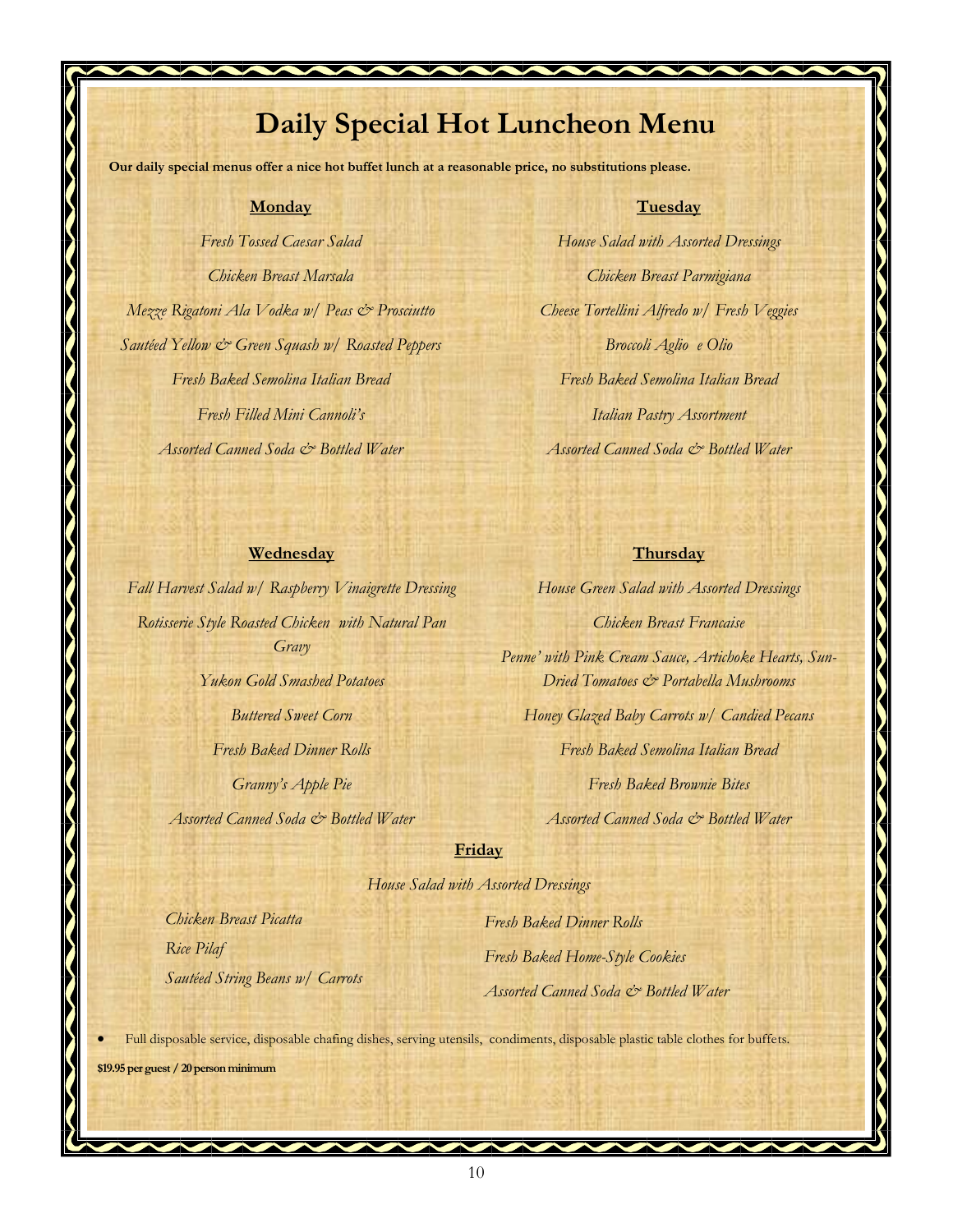## **Create Your Own Hot Buffet**

Assorted canned sodas & spring water.

Fresh baked miniature Italian style pastries & sliced fresh fruit.

 Full disposable service, disposable chafing dishes, serving utensils, condiments, disposable plastic table clothes for buffets.

#### **Choice Of One Salad**

Caesar \* Tossed With Assorted Dressings \* Pasta Vinaigrette

#### **Please Choose 2 Entrée's, 2 Sides & 2 Vegetables / Potatoes**

#### **Entree's**

Chicken Breast Francaise \* Chicken Breast Marsala \* Chicken Breast Picatta \* Chicken Breast Florentine Chicken Breast Parmigiana \* Chicken Breast Saltimbocca \* Roasted Garlic & Rosemary Pork Loin Sweet & Sour Chicken With Rice \* Baked Sliced Virginia Ham \* Barbecued Spare Ribs Sliced Roasted Turkey Breast With Gravy \* Sirloin Tips In Mushroom Sauce With Egg Noodles

Beef Stroganoff With Buttered Egg Noodles \* Sliced Top Sirloin In Mushroom Sauce

Filet Of Sole Florentine \* Grilled Teriyaki Salmon

Grilled Salmon Florentine \* Baked Boston Scrod Oregenato

Baked Boston Scrod With Tomato Basil Salsa

#### **Sides**

Sundried Tomato & Basil Ravioli With Roasted Pepper Cream Sauce \* Baked Stuffed Shells Cavatelli With Broccoli & Sundried Tomatoes \* Penne' With Vodka Sauce \* Spinach & Roasted Garlic Ravioli Wild Mushroom Ravioli With Chunky Tomato & Portabella Mushroom Sauce \* Country Dressing Lasagna ( meat, veggie or cheese) \* Rigatoni Bolegenese \* Eggplant Parmigiana or Rollantini Swedish Meatballs \* Sausage & Peppers \* Sausage & Potatoes \* Kielbasi & Sauerkraut \* Italian Meatballs

#### **Vegetables & Potatoes**

Garlic Mashed Potatoes \* Herb Roasted Potatoes \* Rice Pilaf \* Basmati Rice Pilaf

Boiled Parslied Potatoes \* Wild Rice With Apricots \* Roasted Rosemary Potato Wedges

Green Beans Almondine \* Fresh Steamed Garden Vegetables\* Honey Glazed Baby Carrots

Peas & Mushrooms \* Broccoli Cheddar Casserole

**Lunch Service \$26.95 Before 4:00 pm / Dinner Service \$28.95 After 4:00 pm** 

**Minimum 20 guests** 

 $\overline{\phantom{a}}$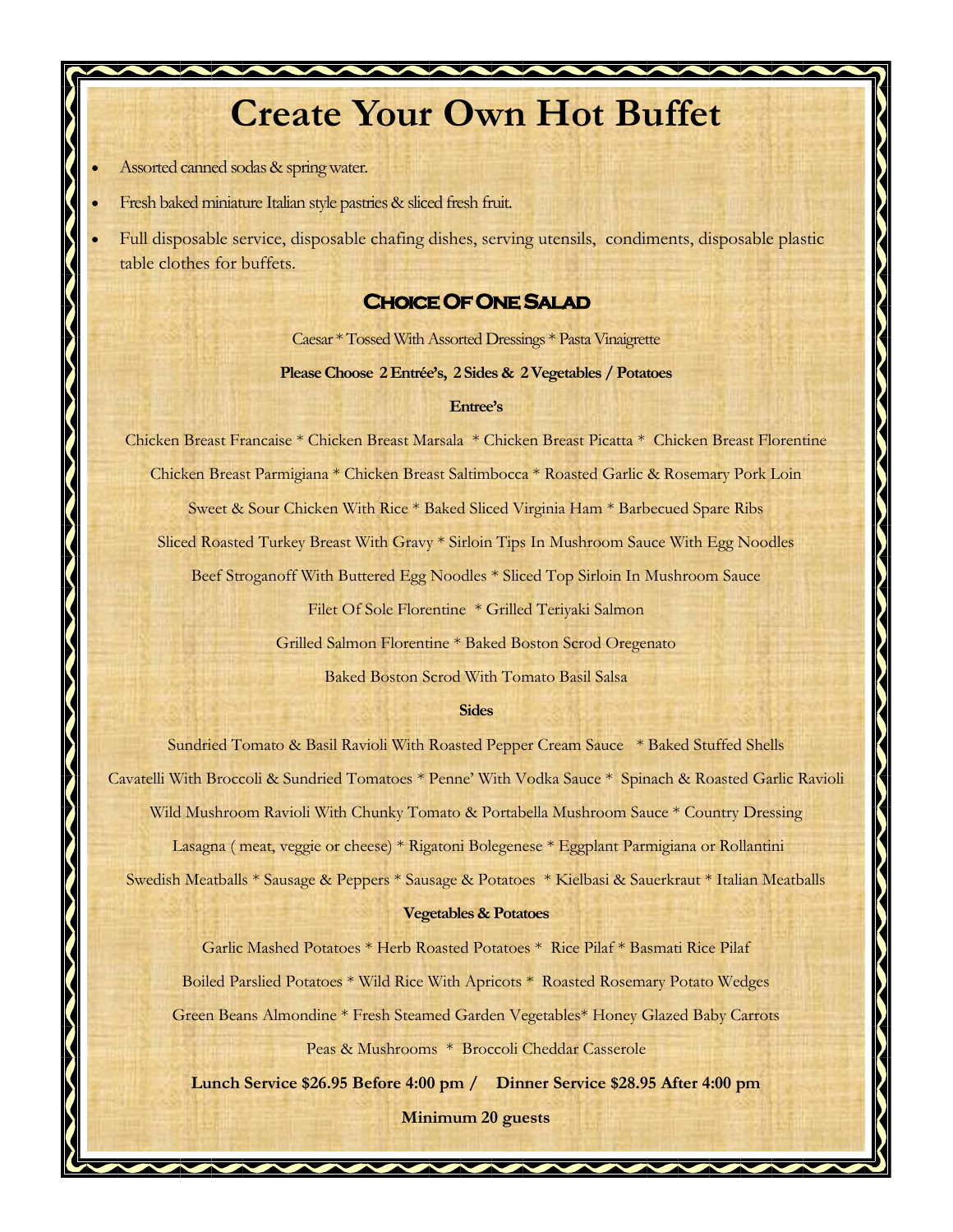

### **Receptions & Cocktail Parties**

Cocktail parties and receptions all have a specific function and at Twin Oaks we can help you develop a menu tailored to your event. Please keep in mind that when you are planning a reception style event that runs through a traditional meal time (lunch or dinner) that your guests will treat it as a meal.

 $\sum_{k=1}^{n}$ 

#### **Basic Reception Menu**

Crudite' With Assorted Dips International Cheese Tray With Crispy Crackers Sliced Fresh Seasonal Fruit Platter

Mini Bruschetta Tower

*Classic Tomato \* Five Olive Tapenade \* Sicilian Eggplant Caponotina*

*Garlic Rubbed Crostini*

Assorted Soda & Bottled Water

Coffee \* Tea \* Decaffeinated Coffee

Assorted Miniature Italian Pastries

Pricing includes **black linen table clothes for food service tables**, cocktail plates, plastic cups, cocktail napkins, coffee cups & condiments. All foods will be delivered & set up for a self serve reception. Service staff available for an additional charge.

**\$16.95 per guest / Minimum 25 guests** 

#### **Afternoon Breaks**

**Beverages:**

Coffee Service \* Assorted Soda & Bottled Water \* Fresh Brewed Iced Tea & Pink Lemonade

**Snacks**

Fresh Baked Cookies & Brownie Bites \* Crudité' w/ dips \* Fresh Fruit Platters \* Fresh Filled Mini Cannoli's

Assorted Cheese & Crackers

#### **Pricing:**

- 1. 1 beverages  $& 1$  Snack  $@$  \$5.95 per person
- Each additional beverage or snack selection add \$2.95 per person.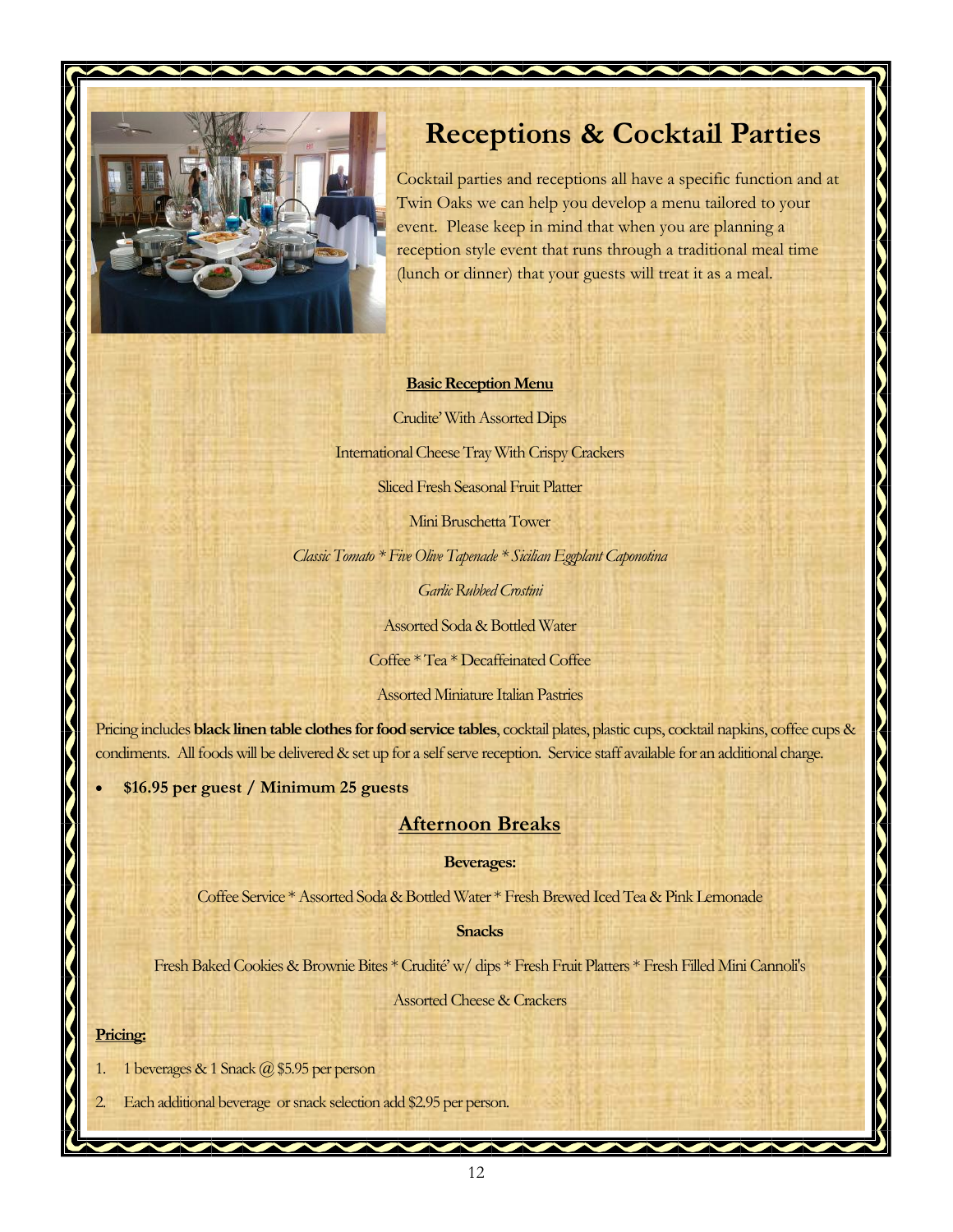### **Create Your Own Hot & Cold Buffet Style Cocktail Party**

#### **Choice of Four Cold Appetizers**

- **Crudite:** Fresh cut vegetables decorated on china platters with sour cream & onion and honey curry dips.
- **Bruschetta Tower:** Classic Tomato Bruschetta, Five Olive Tapenade, Sicilian Eggplant Caponata with Crispy Garlic Rubbed Crostini..
- **Martini Salads:** Olive & Artichoke Salad, Roasted Sweet Bell Pepper Salad, Baby Mozzarella & Tomato Salad served from large martini glasses.
- **Roasted Balsamic Vegetables:** Eggplant, Zucchini, Summer Squash, Portabella Mushrooms, Sweet Onions, & Carrots, grilled and served with sweet balsamic drizzle, extra virgin olive oil & chiffonade of basil.
- **International Cheese Selection:** Havarti with Dill, Vermont Cheddar, Smoked Gouda, Muenster, Jarlsberg cheeses served with assorted grapes and crispy crackers.
- **Sliced Fresh Fruit:** A variety of fresh sliced seasonal fruits & berries.
- **Finger Sandwiches:** An assortment of deli meats and salads on white & wheat triangles.
- **Hummus & Pita:** Traditional & roasted red pepper hummus served with fresh pita triangles.
- **Pinwheels:** A miniature version of our famous wrap sandwiches with assorted fillings.

#### **Choice of Four Hot Appetizers**

- **Swedish Meatballs:** All beef mini meatballs served in a sour cream / brown sauce.
- **Mini Eggplant Rollantini:** Tender eggplant cutlets stuffed with ricotta cheese and baked in fresh tomato sauce, topped with mozzarella cheese.
- **Assorted Stuffed Mushroom Caps:** Fresh button mushroom caps stuffed with an assortment of spinach & blue cheese, crabmeat, sun-dried tomato and Italian sausage.
- **Chicken Bites:** Tender strips of chicken breast served with the following preparation, Marsala, Florentine, Francaise, Picatta, Sweet Chili Glaze, Sweet & Sour.
- Jalapeno Mac & Cheese: Creamy with a kick! This is a popular dish with younger crowds.
- **Lobster & Shrimp Mac & Cheese:** Baked with three cheeses in a velvety white cream sauce laced with sherry and blended with chunks of shrimp & lobster, baked with a panko bread crumb topping. (add \$2.50 per person)
- **Tortellini Carbonara:** Meat tortellini blended with a rich sherry cream sauce with peas, mushrooms & proscuitto.
- **Tortellini Prima Vera:** Cheese tortellini blended with julienne of fresh vegetables in a rich alfredo sauce.
- **Steamed Veggie Dumplings:** Tender Asian style dumplings, steamed and served with warm dim sum dipping sauce.
- **Sweet & Sour Shrimp:** Tempura style shrimp served in sweet & sour sauce with pinapple chunks & cherries (add \$2.00 per person)

13

#### **Beverages:**

Assorted soda, sparkling water and still water, lemons & limes.

#### **Included In Package:**

- Deluxe disposable 7" cocktail plates, silver-like cocktail forks, cocktail napkins, 10 ounce clear plastic cups.
- Black floor length linens for buffet & beverage tables.
- Decorative centerpiece for buffet table.

**Pricing: \$29.95 per guest / Minimum 35 guests / plus service if desired.**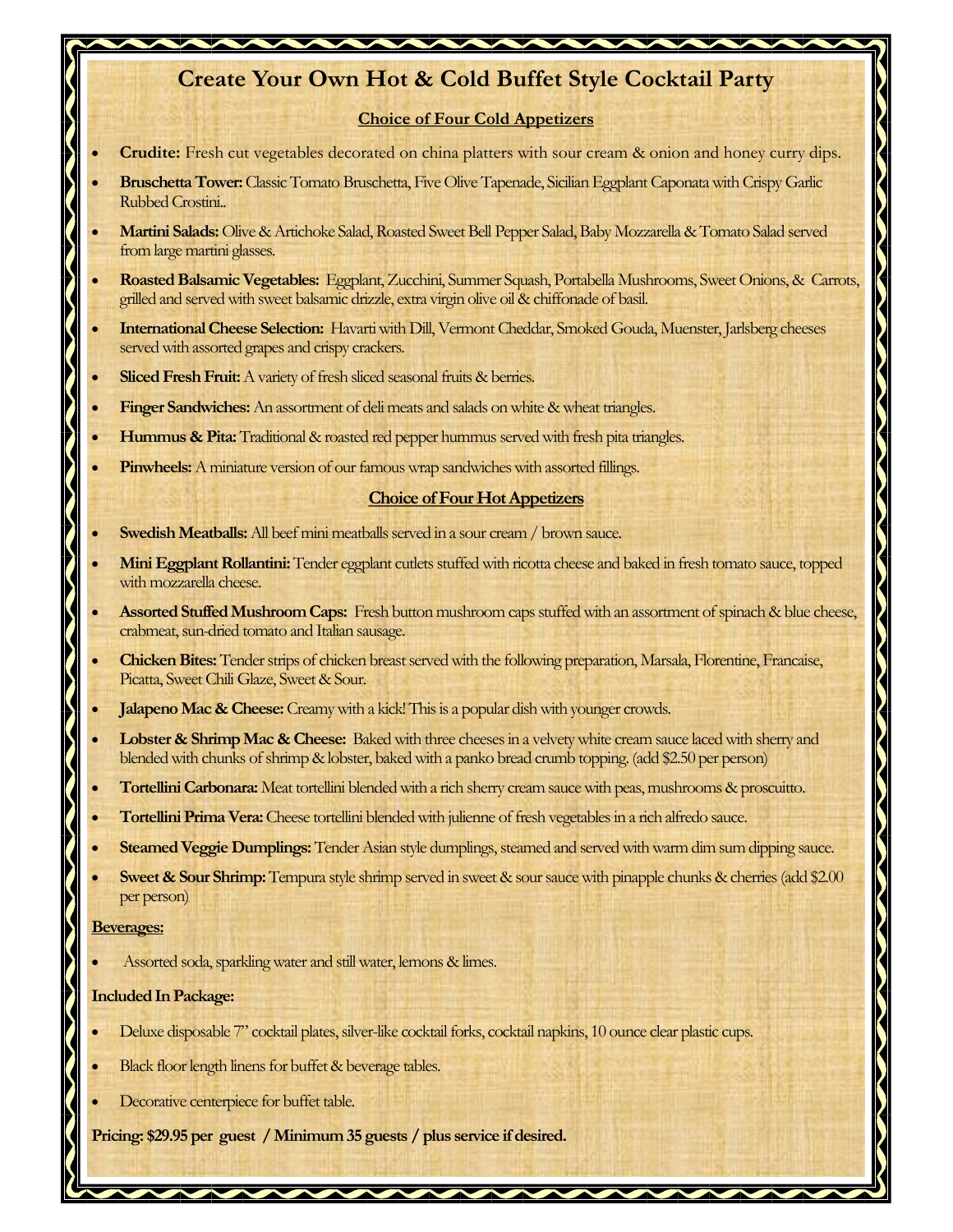### **Mini Meals Cocktail Party**

### **On The Buffet**

**Mediterranean Tower**

*Classic Tomato Bruschetta \* Five Olive Tapenade \* Sicilian Eggplant Bruschetta Traditional Hummus \* Roasted Red Pepper Hummus Garlic Crostini & Fresh Pita*

**Baked Brie**

*Creamy brie enrobed in raspberry sauce and wrapped in crispy phylo crust, served warm on a granite stone.*

#### **Martini's**

(not really, just served in large martini glasses)

*Fresh Baby Mozzarella Balls with Sweet Grape Tomatoes, Fresh Basil & Olive Oil Olive & Artichoke Salad*

*Marinated Roasted Peppers*

#### **Butlered Hors D'oeuvres**

Choice of 6 hors d'oeuvres & 3 Mini Meals (see attached for additional selections) *Served on white china platters with fresh flowers and appropriate dips.*

#### **Hot**

*Pulled Pork On Rye Toast with Crispy Slaw Mini Kobe Beef Cheese Burgers Ahi Tuna Spring Rolls w/ Spicy Plum Sauce Assorted Miniature Quiche Mushroom Caps with Spinach*  $\breve{c}$  *Blue Cheese Franks In Jackets*

#### **Cold**

*Shrimp Cocktail Shots Salmon & Tuna Rolls w/ Ponzu & Wasabi on Tiny Plates*

#### **Mini Meals**

(served butler style, choice of **Three**)

*Lobster Mac & Cheese Served In Mini Campfire Pots Mixed Vegetable Lomein served in Chinese takeout Boxes w/ Chop Sticks Sliced Filet Mignon on Yukon Gold Smashed Potatoes w/ Porcini Mushroom Sauce Shrimp or Tomato Basil Bisque Shooters Jalapeno Mac & Cheese in Mini Campfire Pots Pulled Pork over Jalapeno Mac & Cheese*

#### **Included In Package:**

- Deluxe disposable 7" cocktail plates, silver-like cocktail forks, cocktail napkins, 10 ounce clear plastic cups., disposable mini meal plates & utensils.
- Black floor length linens for buffet & beverage tables. Decorative centerpiece for buffet table.
- Assorted soda, sparkling water, still water, lemons & limes.

**Pricing: \$39.95 per guest** 

Minimum 35 guests / plus staffing (please contact our banquet manager for details).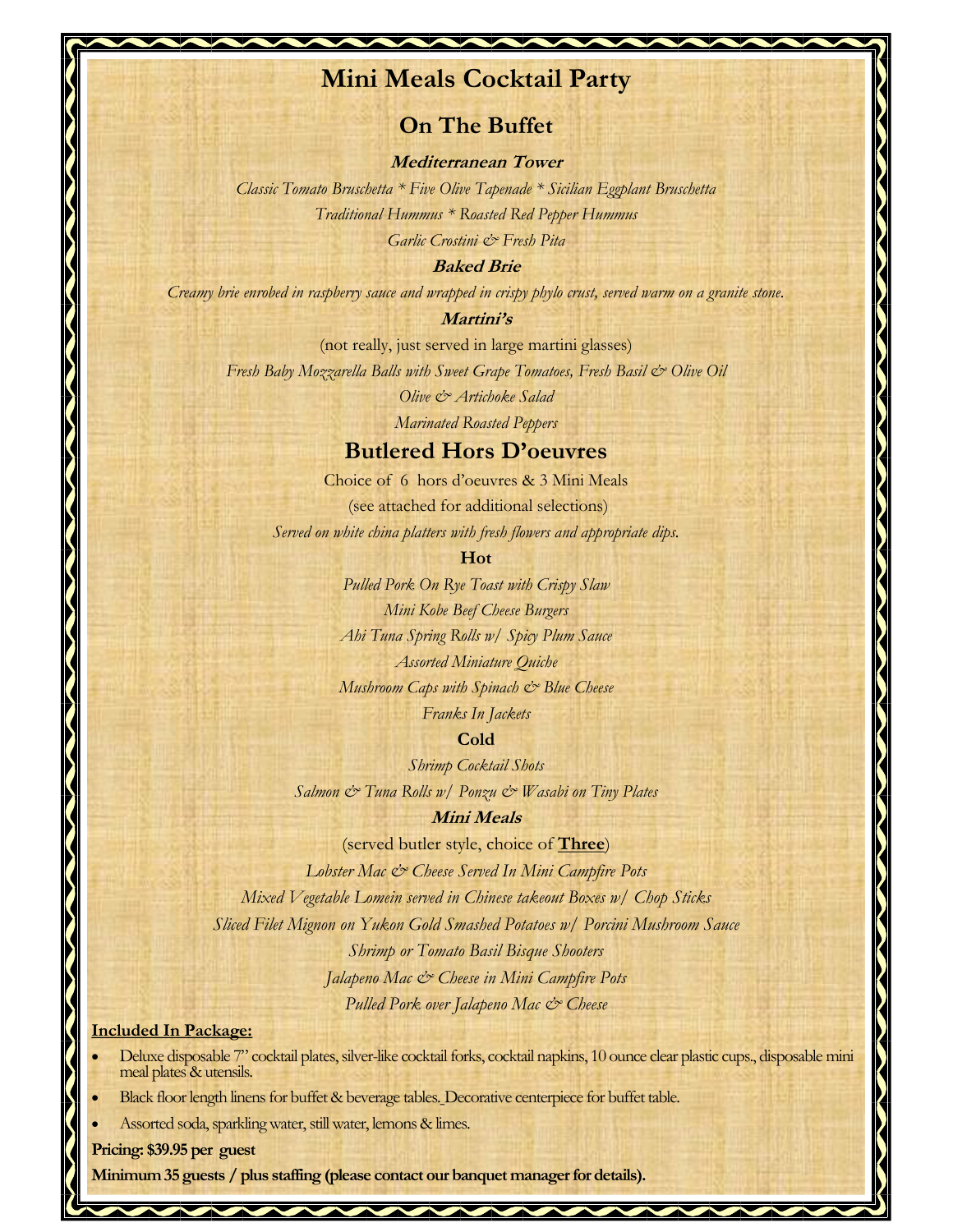#### **Hot Hors D' oeuvre Listing**

**Phone: 732-238-4600 Fax : 732-238-7909**

**Readilling** 

**OAKS CATER** 

#### **Section A**

*Franks In Jackets \* Spanikopita \* Petite Quiche Lorraine \* Petite Broccoli Cheddar Quiche* Petite Spinach Quiche \* Petite Wild Mushroom Quiche \* Mascarpone & Caramelized Red Onion Tart *]Mushroom Caps w/ Sun-Dried Tomatoes \* Mushroom Caps with Spinach & Gorgonzola Mushroom Caps with Sausage \* Sesame Chicken Skewers \* Buffalo Chicken Skewers \* Coconut Chicken Skewers Pizza Bagels \* Potato Knishes \* Miniature Potato Pancakes \* Hummus Pastry Stars \* Mini Reubens Teriyaki Steak On A Stick \* Beef Tenderloin & Mushroom Kabobs \* Veggie Spring Rolls Steamed Veggie Dumplings \* Chicken Cordon Bleu Puff \* Raspberry, Toasted Almond Brie Puff Vermont Cheddar Cheese Puff \* Smoked Gouda Puff with Chorizo \* Buffalo Chicken & Blue Cheese Poppers Mini Calzones w/ Pepperoni \* Chicken Parmesan Bites*

#### **Cold Hors D'oeuvres (included in Section A)**

*Asparagus Wrapped With Lox \* Melon Wrapped w/ Prosciutto \* Mozzarella Wrapped w/ Roasted Pepper Southwestern Grilled Shrimp in Phyllo Baskets \* Sushi Rolls w/ Wasabi & Ponzu on Mini Plates Lump Crabmeat Spoonful's \* Lox on Pumpernickel Diamonds* 

#### **Section B**

*Scallops Wrapped In Bacon \* Shrimp Stuffed With Crabmeat \* Bacon Wrapped Shrimp \* Coconut Shrimp Duck & Apricot Beggars Purse \* Salmon & Goat Cheese Beggars Purse Maine Lobster Newburg Phyllo Triangle*

*Ahi Tuna Spring Rolls \* Peking Duck Spring Roll \* Philly Cheese Steak Spring Roll Reuben Spring Roll \* Asian Short Rib Pot Pie \* Chicken Pot Pie \* Chicken Marsala Pot Pie* Aged Gruyere & Summer Leek Tartlet \* Roasted Vegetable Cobbler \* Deep Dish Pizza With Sausage *Beef Tenderloin With Gorgonzola wrapped in Bacon \* Braised Beef Short Rib Pierogis Chicken Saltimbocca Skewer \* Chorizo Stuffed Dates w/ Apple Wood Smoked Bacon* Pork Belly Skewer \* Moroccan Lamb Kabob w/ Fig, Apricot & Peppers *Butter Pecan & Coconut Crusted Shrimp*

*Tamari Glazed Shrimp Skewers \* Fire Roasted Vegetable Empanadas \* Pork Carnita Empanadas Lobster & Black Bean Empanadas \* Chorizo & Black Bean Empanada Breaded Crab Cakes w/ Mango Cocktail Sauce \* Petite Beef Wellington Puff \* Short Rib & Roquefort Hand Pie Bella Flora Puff with Portabella's & Ricotta Cheese* 

#### **Section C (add \$3.75 for each hors d'oeuvre chosen)**

*Baby Lamb Chops with Horseradish Pesto Cream \* Premium Lump Crab Cakes w/ Mango Salsa Lobster Cobbler \* Coconut Crusted Maine Lobster Skewer \* American Wagyu Cheese Burger w/ Sautéed Onions American Wagyu Bacon Cheese Burger* 

 $\overline{ }$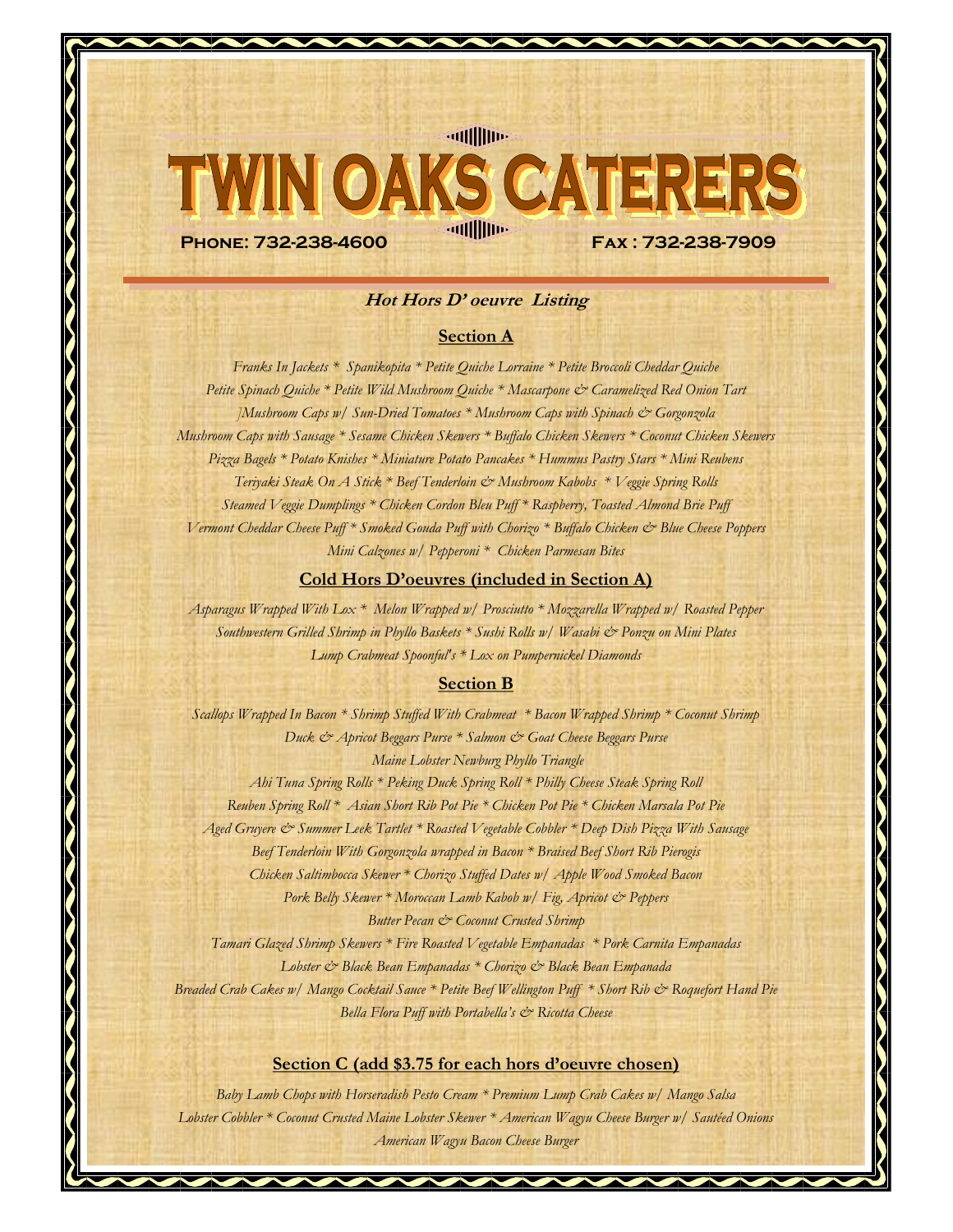### **All American BBQ**

#### **Hot Off The Grill**

All Beef 1/3 Pound Fresh Hamburgers & Cheeseburgers

Grilled Veggie Burgers

Thumann's All Beef Franks

Boardwalk Style Sausage & Pepper Hoagies

Texas Style Barbecued Chicken

#### **Condiments**

Ketchup \* Mustard \* Mayonnaise \* Relish \* Onions

Lettuce \* Tomatoes \* Pickle Chips \* Sauerkraut

#### **On The Side**

Corn on the Cob

New England Style Baked Beans

#### **Freshly Prepared Salads**

Potato Salad \* Cole Slaw \* Pasta Salad

Tossed Salad with Assorted Dressings

#### **Desserts**

Chilled Sliced Watermelon

Fresh Baked Cookies

#### **Beverages**

Fresh Brewed Iced Tea Pink Lemonade \* Ice Water Assorted Name Brand Sodas

 $\overline{a}$ 

#### **All Prices Include The Following:**

- **1) Four hours of food service.**
- 2) Staff to cook & serve & clean up.
- All papergoods including plastic table covers & skirts for serving tables.
- All cooking equipment including serving tables. (include's tenting for cooking only)
- 5) Delivery within 20 miles of East Brunswick.

#### **Pricing:**

**—74 guests @ \$32.95 per person + 20% service charge + sales tax —99 guests @ \$26.95 per person + 20% service charge + sales tax —300 guests @ \$24.95 per person + 20% service charge + sales tax —750 guests @ \$23.95 + 20% service charge + sales tax 750 guests or more @ \$21.95 per person + 20% service charge + sales tax** Children 3 - 11 half price ( in total pricing for discounts 2 children count as 1 adult)

**We have many more BBQ menu's available, please call our office for details.**